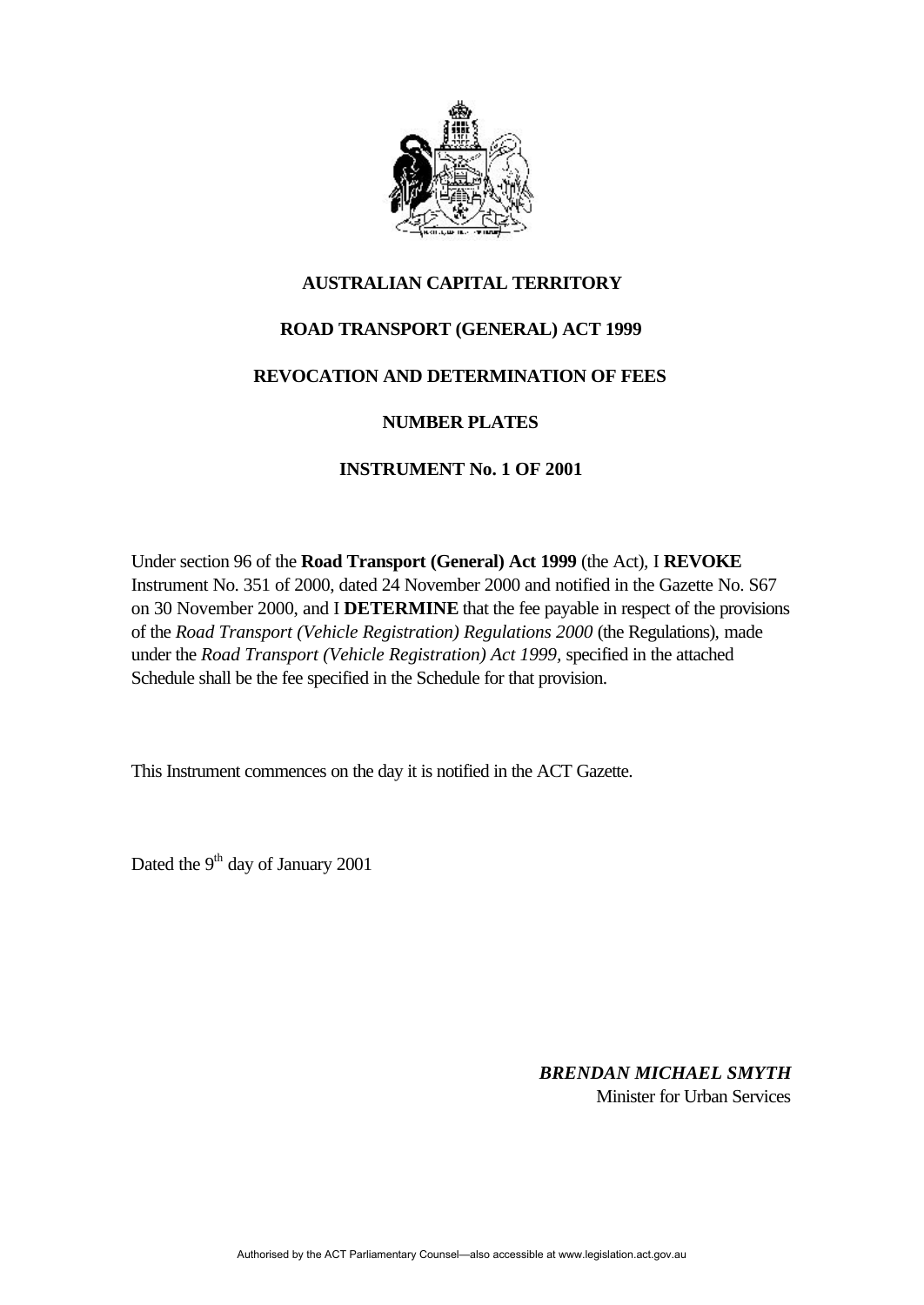| <b>Provision of the Road</b><br><b>Transport (Vehicle</b><br><b>Registration</b> ) Regulations<br>2000 |     | Description of matter in respect of which a fee<br>is payable                                                                                                                                                                                                                                                                                                                                                                                                                                                                                                                                                                                         | Fee payable<br>$\left( \text{\$}\right)$                                                                                                                                                                      |
|--------------------------------------------------------------------------------------------------------|-----|-------------------------------------------------------------------------------------------------------------------------------------------------------------------------------------------------------------------------------------------------------------------------------------------------------------------------------------------------------------------------------------------------------------------------------------------------------------------------------------------------------------------------------------------------------------------------------------------------------------------------------------------------------|---------------------------------------------------------------------------------------------------------------------------------------------------------------------------------------------------------------|
| Regulation 50(2)                                                                                       | (a) | <b>NUMBER PLATES</b><br>Issue of bicycle rack number plates<br>Metal<br>Plastic<br>$\bullet$                                                                                                                                                                                                                                                                                                                                                                                                                                                                                                                                                          | 26.00 per plate<br>45.00 per plate                                                                                                                                                                            |
| <b>Regulation 49</b>                                                                                   | b)  | Issue of 'Z' plate to vehicle used by the<br><b>Commonwealth Government.</b>                                                                                                                                                                                                                                                                                                                                                                                                                                                                                                                                                                          | \$15.00 per set/plate                                                                                                                                                                                         |
| <b>Regulation 49</b>                                                                                   | b)  | <b>Issue of a Centenary of Federation 'Standard'</b><br>plate to a motor vehicle (other than a<br>motorbike).                                                                                                                                                                                                                                                                                                                                                                                                                                                                                                                                         | \$25.00 per set/plate                                                                                                                                                                                         |
| Regulation 61                                                                                          | (c) | Swapping of number plates between vehicles                                                                                                                                                                                                                                                                                                                                                                                                                                                                                                                                                                                                            | 23.00 per set/plate                                                                                                                                                                                           |
| Regulation 63,<br>subregulation $65(5)$                                                                | (d) | <b>Exchange of number plates (replacement of</b><br>existing plate), including the cost of the new plate if<br>the new plate is a standard metal plate issued in<br>sequence, in respect of:<br>a motor vehicle other than a motor bike<br>a motor bike or trailer<br>trader's vehicle<br>$\bullet$                                                                                                                                                                                                                                                                                                                                                   | $26.00$ per set<br>26.00 per plate<br>26.00 per plate                                                                                                                                                         |
| Subregulations<br>$64(2)$ & $65(6)$                                                                    | (e) | <b>Remake of damaged number plates (excluding</b><br>trader's plates):-<br>(i) "A" series ('Bicentennial') number plates<br>available only as per original manufacture<br>(ii) Other vehicle number plates<br>metal without slogan and/or logo<br>plastic without slogan and/or logo<br>$\bullet$<br>plastic retaining slogan and/or logo<br>plastic adding slogan and/or logo<br>slim-line metal (includes one slim-line, one<br>standard)<br>slim-line metal front number plate only<br>slim-line plastic (includes one slim-line,<br>$\bullet$<br>one standard)<br>slim-line plastic front number plate only<br>with interim plates, an additional | $168.00$ per set<br>26.00 per set/plate<br>80.00 per set/plate<br>80.00 per set/plate<br>260.00 per set/plate<br>86.00 per set<br>45.00 per plate<br>113.00 per set<br>77.00 per plate<br>26.00 per set/plate |

# **THIS IS PAGE 1 OF THE SCHEDULE TO THE DETERMINATION MADE UNDER THE ROAD TRANSPORT (GENERAL) ACT 1999 ON THE 9th DAY OF JANUARY 2001**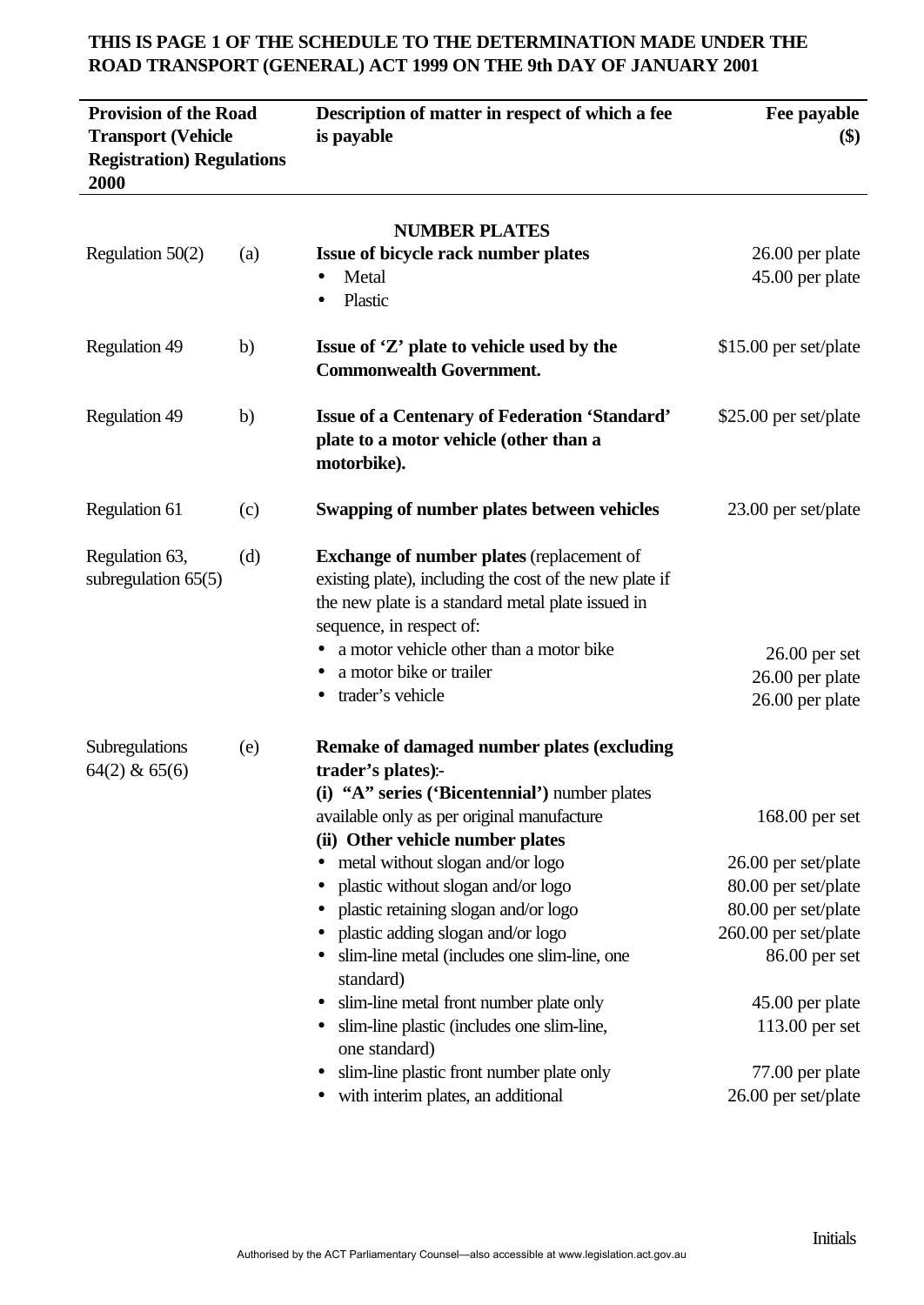# **THIS IS PAGE 2 OF THE SCHEDULE TO THE DETERMINATION MADE UNDER THE ROAD TRANSPORT (GENERAL) ACT 1999 ON THE 9th DAY OF JANUARY 2001**

| <b>Provision of the Road</b><br><b>Transport (Vehicle</b><br><b>Registration</b> ) Regulations<br>2000 | Description of matter in respect of which a fee<br>is payable                                                | Fee payable<br>\$)       |
|--------------------------------------------------------------------------------------------------------|--------------------------------------------------------------------------------------------------------------|--------------------------|
|                                                                                                        | (iii) Bicycle rack number plates                                                                             |                          |
|                                                                                                        | metal                                                                                                        | 26.00 per plate          |
|                                                                                                        | plastic                                                                                                      | 45.00 per plate          |
| (f)<br>Regulation $54(1)$                                                                              | <b>SELLING RIGHTS TO NON-STANDARD</b><br><b>REGISTRATION NUMBERS</b>                                         |                          |
|                                                                                                        | (i) "A" (Bicentennial) series number plates                                                                  | 1,730.00 per set         |
|                                                                                                        | (ii) <b>Custom</b> number plates for motor vehicles and<br>motor bikes                                       |                          |
|                                                                                                        | vehicle makes (not for motor bikes)                                                                          | 3,462.00 per set         |
|                                                                                                        | unique                                                                                                       | $1,730.00$ per set/plate |
|                                                                                                        | surnames, given names or company names                                                                       | 574.00 per set/plate     |
|                                                                                                        | company plates where a multiple number of                                                                    |                          |
|                                                                                                        | plates are purchased at one time                                                                             |                          |
|                                                                                                        | two $(2)$ to five $(5)$ plates extended                                                                      | 504.00 per set/plate     |
|                                                                                                        | $\dot{x}$ (6) to ten (10) plates extended                                                                    | 420.00 per set/plate     |
|                                                                                                        | eleven (11) plus plates extended                                                                             | 335.00 per set/plate     |
|                                                                                                        | (iii) <b>Personalised</b> plates (two alpha followed by                                                      |                          |
|                                                                                                        | three numeric characters) for <b>motor bikes</b> and<br>motor vehicles                                       | 287.00 per set/plate     |
|                                                                                                        | (iv) <b>Numeric</b> number plates for a <b>motor vehicle</b><br>(excluding motor bikes) where the number is: |                          |
|                                                                                                        | three $(3)$ digits                                                                                           |                          |
|                                                                                                        | four $(4)$ digits                                                                                            | 4,201.00 per set         |
|                                                                                                        | five $(5)$ digits                                                                                            | 1,154.00 per set         |
|                                                                                                        |                                                                                                              | 574.00 per set           |
|                                                                                                        | (v) <b>Numeric</b> number plates for a motor <b>bike</b> where                                               |                          |
|                                                                                                        | the number is:                                                                                               |                          |
|                                                                                                        | one $(1)$ digit                                                                                              | 2,306.00 per plate       |
|                                                                                                        | two $(2)$ digits                                                                                             | 1,154.00 per plate       |
|                                                                                                        | three $(3)$ digits                                                                                           | 574.00 per plate         |
|                                                                                                        | four $(4)$ digits                                                                                            | 574.00 per plate         |
|                                                                                                        | five $(5)$ digits                                                                                            | 346.00 per plate         |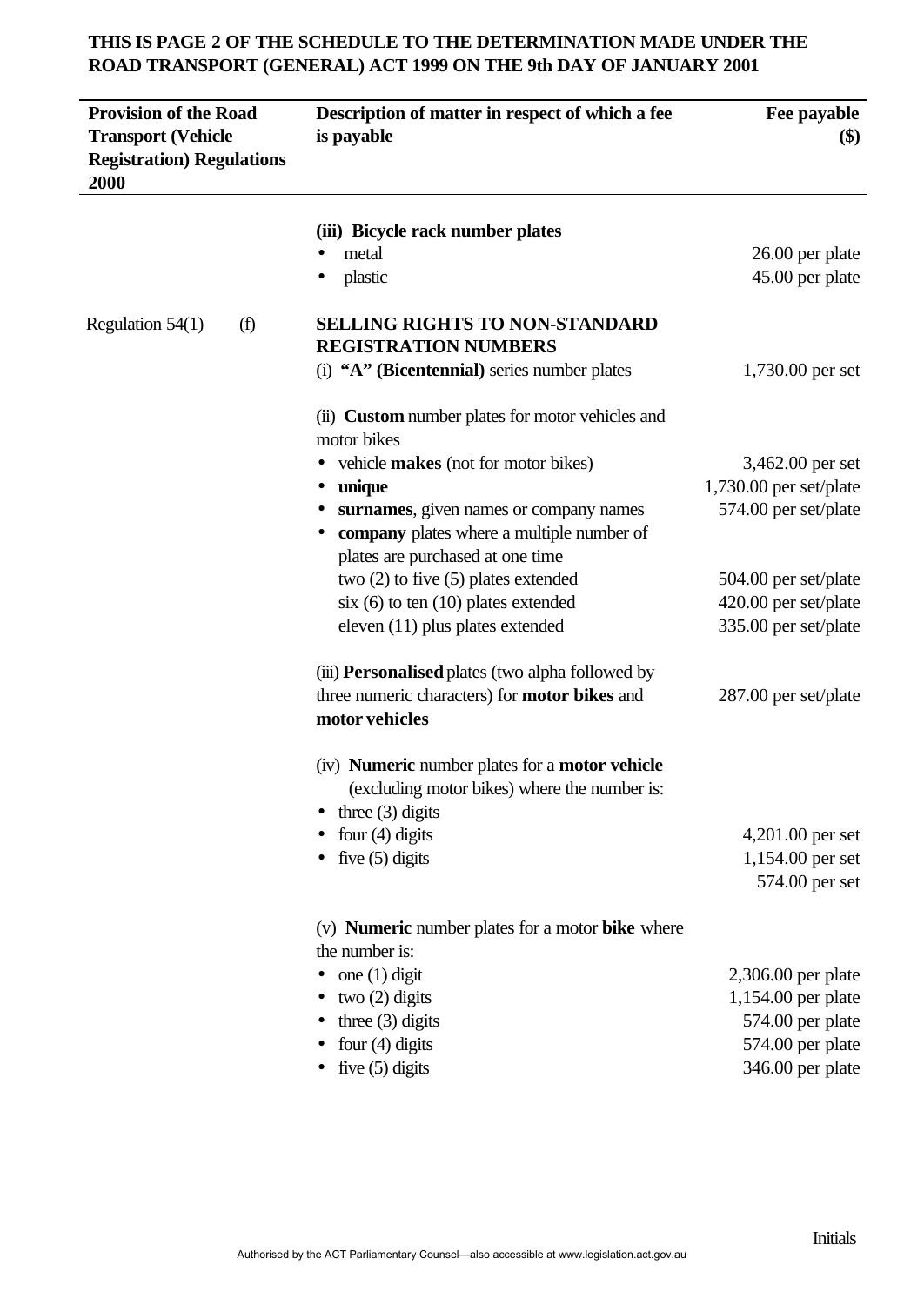# **THIS IS PAGE 3 OF THE SCHEDULE TO THE DETERMINATION MADE UNDER THE ROAD TRANSPORT (GENERAL) ACT 1999 ON THE 9th DAY OF JANUARY 2001**

| <b>Provision of the Road</b><br><b>Transport (Vehicle</b><br><b>Registration</b> ) Regulations<br>2000 | Description of matter in respect of which a fee<br>is payable                                                                                                                                                                                                                                                | Fee payable<br>\$)                                       |
|--------------------------------------------------------------------------------------------------------|--------------------------------------------------------------------------------------------------------------------------------------------------------------------------------------------------------------------------------------------------------------------------------------------------------------|----------------------------------------------------------|
|                                                                                                        | (vi) <b>Numeric</b> number plates for a <b>trailer</b> , where the<br>number is:                                                                                                                                                                                                                             |                                                          |
|                                                                                                        | one $(1)$ digit<br>$\bullet$<br>two $(2)$ digits<br>three $(3)$ digits                                                                                                                                                                                                                                       | 2,306.00 per plate<br>574.00 per plate                   |
|                                                                                                        | four $(4)$ digits<br>five $(5)$ digits                                                                                                                                                                                                                                                                       | 290.00 per plate<br>290.00 per plate<br>174.00 per plate |
|                                                                                                        | (vii) Raiders' series number plates, consisting of<br>the letter $\mathbf{R}$ " together with a number in the range<br>from:                                                                                                                                                                                 |                                                          |
|                                                                                                        | "1" to "99" (both inclusive)                                                                                                                                                                                                                                                                                 | 840.00 per set                                           |
|                                                                                                        | " $100$ " to " $200$ " (both inclusive)                                                                                                                                                                                                                                                                      | 574.00 per set                                           |
|                                                                                                        | (viii) Raiders' "Y" series number plates                                                                                                                                                                                                                                                                     | $90.00$ per set                                          |
|                                                                                                        | (ix) Olympic Games number plates                                                                                                                                                                                                                                                                             | 560.00 per set                                           |
|                                                                                                        | (x) Veteran, Vintage or Historic Number Plates,<br>where the plate number is issued out of sequence:<br>motor vehicle other than a motor bike<br>motor bike                                                                                                                                                  | 287.00 per set                                           |
|                                                                                                        |                                                                                                                                                                                                                                                                                                              | 287.00 per plate                                         |
|                                                                                                        | (xi) Approved numbers, being a standard number-<br>plate for a motor vehicle, excluding motorbikes,<br>issued out of sequence.                                                                                                                                                                               | $287.00$ per set                                         |
| Subregulation<br>(g)<br>55(1)                                                                          | <b>ASSIGNMENT OF RIGHTS to a non standard</b><br>registration number (transfer of a prescribed<br>right from one person to another):<br>• "A" series ('Bicentennial') number plates<br>together with a number in the range from:<br>- "1" to "20" (both inclusive) or the numbers<br>"200", "1788" or "1988" |                                                          |
|                                                                                                        | $-$ "21" to "199" (both inclusive)                                                                                                                                                                                                                                                                           | 330.00 per set<br>154.00 per set                         |